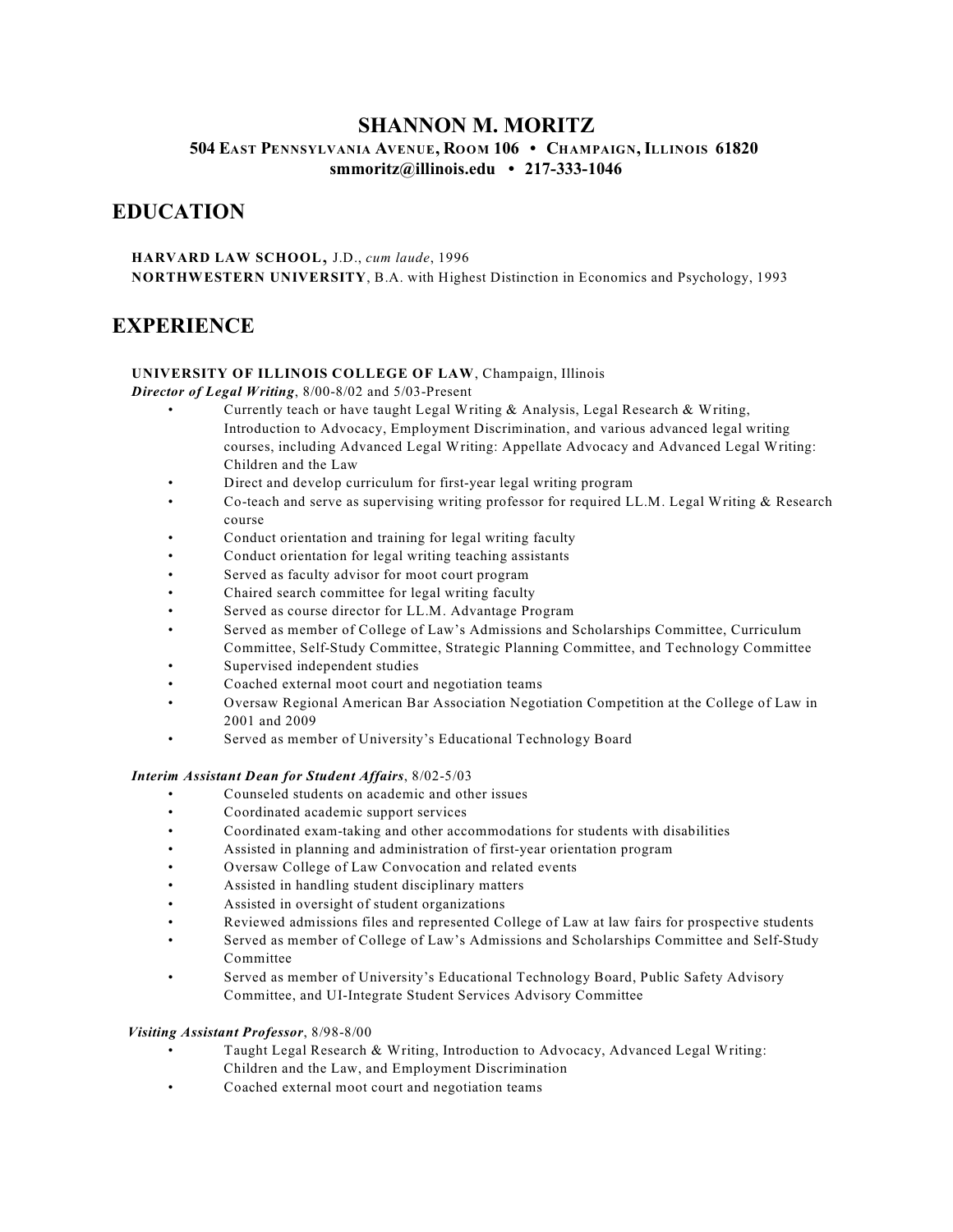#### **MAYER, BROWN & PLATT**, Chicago, Illinois

#### *Associate, Labor and Employment Department*, 10/96-7/98

- Second chaired several labor arbitrations
- Assisted lead counsel with voir dire and motion for directed verdict in federal jury trial
- Represented pro bono client in criminal appeal
- Argued motions and took and defended depositions
- Drafted briefs, motions, pleadings, discovery requests, and office memoranda
- Drafted and reviewed sections of employee handbooks and employment policies

#### *Summer Associate*, Summer 1995

- Researched issues and drafted memoranda for real estate, corporate and securities, environmental, labor and employment, litigation, and taxation departments
- Drafted easement agreement

#### **POPHAM, HAIK, SCHNOBRICH & KAUFMAN, LTD.**, Minneapolis, Minnesota

*Summer Associate*, Summer 1994

- Drafted brief in white collar criminal case
- Developed guidelines to be implemented by firm's Rule 11 Committee
- Researched issues and drafted memoranda for business, real estate, litigation, environmental, and labor departments

## **PROFESSIONAL ACTIVITIES**

- Taught two-week Legal Research & Writing course at the law school of the Universidade Católica Portuguesa in Lisbon, Portugal in November 2006
- Taught Legal Research & Writing in Law Minority Access Program each summer from 1999-2007 and directed program for several of those years
- Committee member and panelist at inaugural "Beyond the First Year" legal writing conference in 2018
- Member of planning committee for 2007, 2009, 2011, 2013, 2015, 2017, and 2019 Central States Legal Writing Conference
- Panelist at 2018 Legal Writing Institute One-Day Workshop "Legal Writing Across the Curriculum: Opportunities for Students to Write More Over Three Years of Law School"
- Presenter at 2015 Central States Legal Writing Conference
- Co-presenter at 2013 Central States Legal Writing Conference
- Co-presenter at 2010 Biennial Conference of the Legal Writing Institute
- Co-presenter at 2009 Colonial Frontier Legal Writing Conference
- Co-presenter at 2009 University of Illinois Annual Workshop for Directors of Graduate Study and Graduate Contacts
- Panelist at 2005 Symposium on the Future of Legal Research at Chicago-Kent College of Law
- Presenter at 2004 Rocky Mountain Legal Writing Conference
- Moderator of discussion group and panelist at 2004 Biennial Conference of the Legal Writing Institute
- Moderator of panel at 2003 East Central Illinois Women Attorneys Association Retreat
- Co-presenter at 2002 Biennial Conference of the Legal Writing Institute
- Co-presenter at 2001 Central States Regional Conference on the Teaching of Legal Research, Analysis, and Writing
- Former member of American Bar Association CoLAP (Commission on Lawyer Assistance Programs) Law School Assistance Committee (2016-17)
- Former member of Legal Writing Institute Moot Court Committee
- Judge for Adam A. Milani Disability Law Writing Competition (multiple years)
- Judge on final panel for 2017 Judge John R. Brown Award for Excellence in Legal Writing